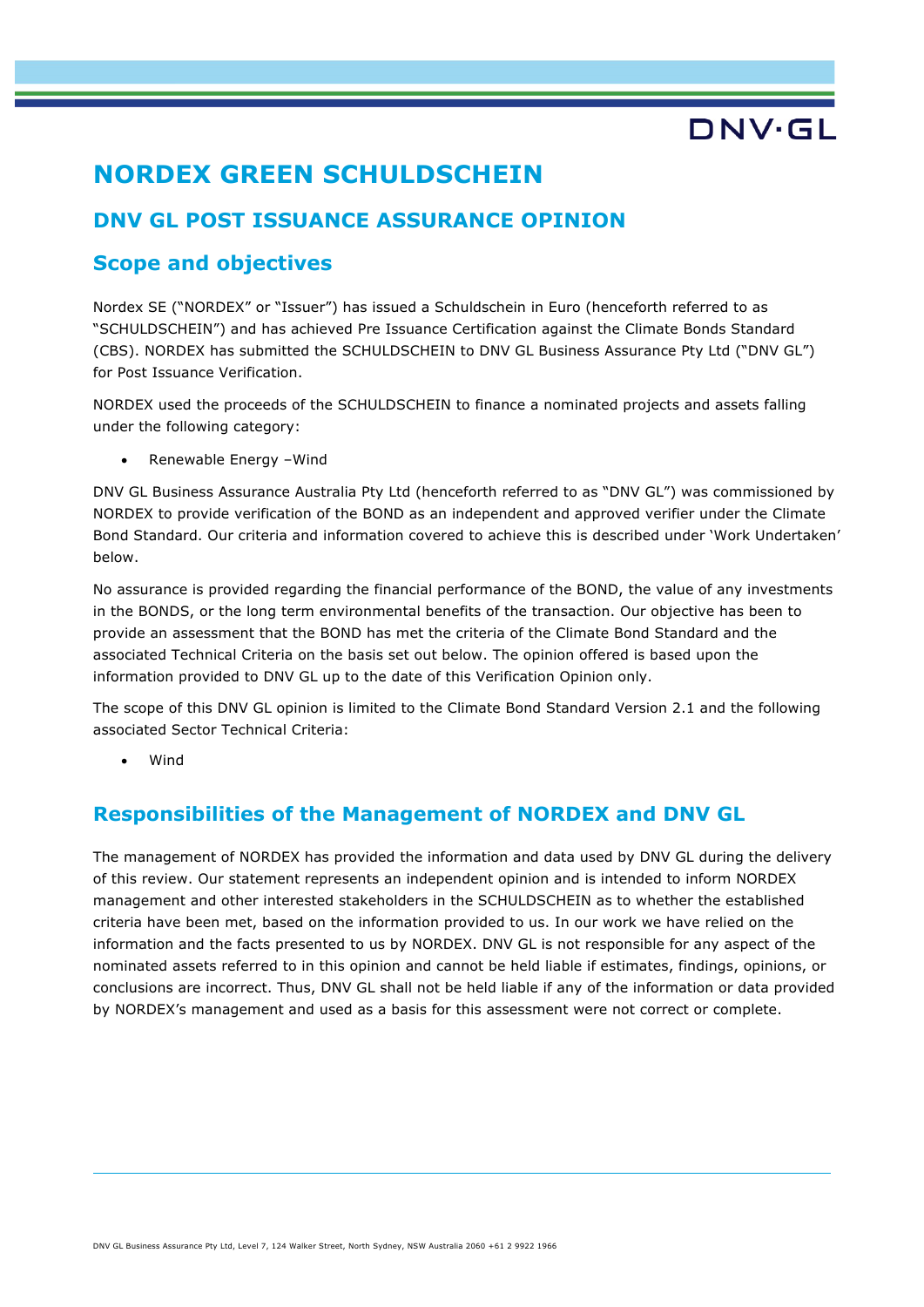#### **Page 2 of 6**



### **Basis of DNV GL's opinion**

DNV GL has conducted the verification against the CBS v2.1 and associated Sector Technical Criteria through the creation and execution of a verification protocol addressing each requirements of the CBS v2.1 and the associated Sector Technical Criteria. The detail of areas covered in the DNV GL verification is summarised in Schedule 2 below.

### **Work undertaken**

Our work constituted a level review of the available information, based on the understanding that this information was provided to us by NORDEX in good faith. We have not performed an audit or other tests to check the veracity of the information provided to us. The work undertaken to form our opinion included:

- Creation and execution of a Climate Bonds Standard Protocol, adapted to include the relevant Sector Technical Criteria for the SCHULDSCHEIN nominated projects and assets, as described above and in Schedule 2 to this Assessment;
- Assessment of documentary evidence provided by NORDEX on the SCHULDSCHEIN and supplemented by a high-level desktop research, documentation review and interviews with key personnel from the issuer NORDEX and their deal arranger, Uni-Credit. These checks refer to current assessment best practices and standards methodology;
- Discussions with NORDEX management, and review of relevant documentation;
- Documentation of findings against each element of the criteria. Our opinion as detailed below is a summary of these findings.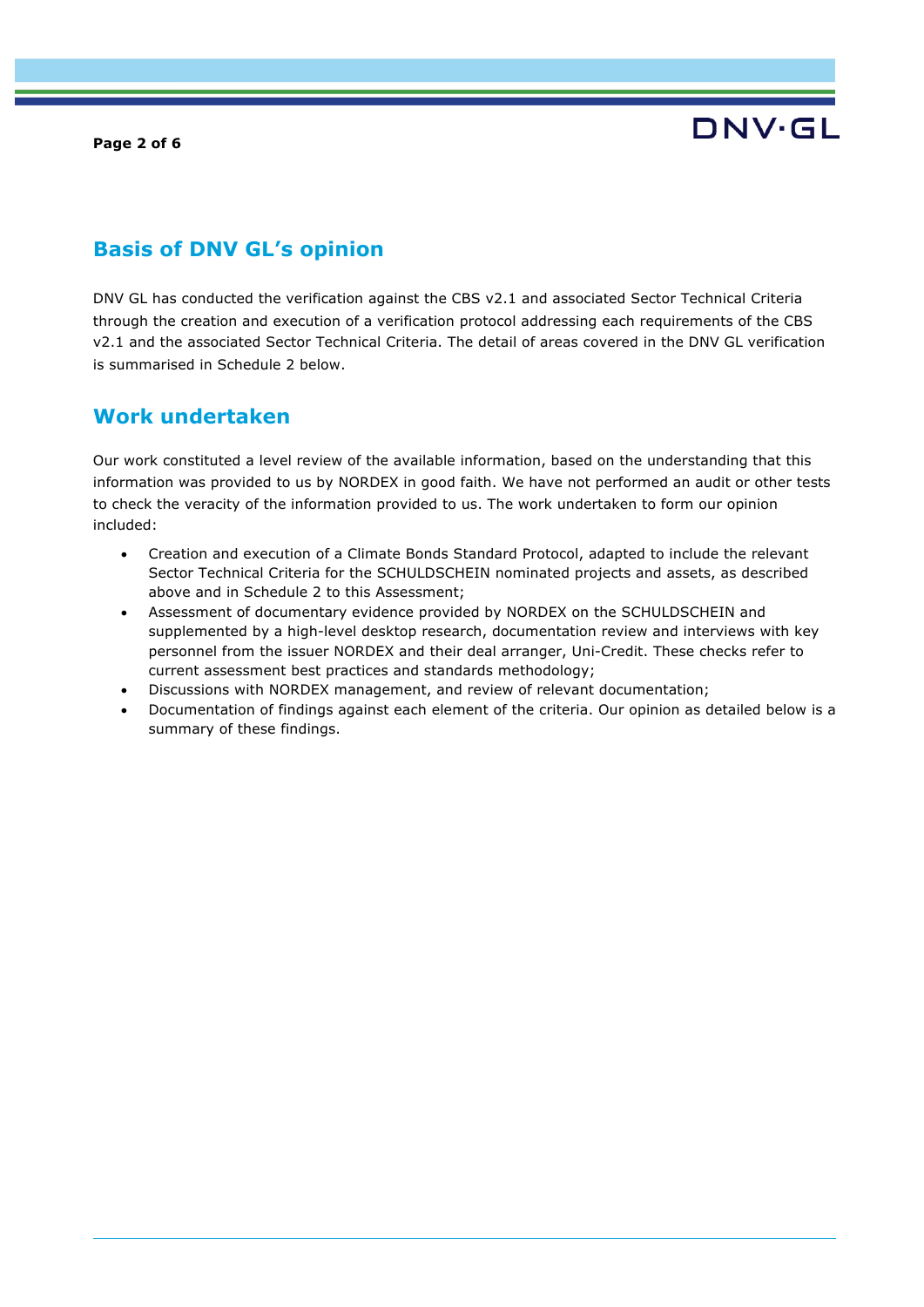#### **Page 3 of 6**

# DNV.GL

### **Findings and DNV GL's opinion**

DNV GL has performed the Post Issuance Verification of the NORDEX Green Schuldschein. It is DNV GL's responsibility to provide an independent verification statement on the compliance of the NORDEX Green Schuldschein with the Climate Bonds Standard.

DNV GL conducted the verification in accordance with the Climate Bonds Standard Version 2.1 and with International Standard on Assurance Engagements *3000 Assurance Engagements other than Audits or Reviews of Historical Information*. The verification included i) checking whether the provisions of the Climate Bonds Standard were consistently and appropriately applied and ii) the collection of evidence supporting the verification.

DNV GL's verification approach draws on an understanding of the risks associated with conforming to the Climate Bonds Standard and the controls in place to mitigate these. DNV GL planned and performed the verification by obtaining evidence and other information and explanations that DNV GL considers necessary to give limited assurance that the NORDEX Green Schuldschein meets the requirements of the Climate Bonds Standard.

Based on the limited assurance procedures conducted, nothing has come to our attention that causes us to believe that the NORDEX Green Schuldschein is not, in all material respects, in accordance with the Post Issuance requirements of the Climate Bonds Standard Version 2.1 and Associated Wind Technical Criteria.

#### **for DNV GL Business Assurance Australia Pty Ltd**

Sydney, 5 January 2017

**Mark Robinson** Manager, Sustainability Services DNV GL – Business Assurance

#### **About DNV GL**

Driven by our purpose of safeguarding life, property and the environment, DNV GL enables organisations to advance the safety and sustainability of their business. Combining leading technical and operational expertise, risk methodology and in-depth industry knowledge, we empower our customers' decisions and actions with trust and confidence. We continuously invest in research and collaborative innovation to provide customers and society with operational and technological foresight. With our origins stretching back to 1864, our reach today is global. Operating in more than 100 countries, our 16,000 professionals are dedicated to helping customers make the world safer, smarter and greener.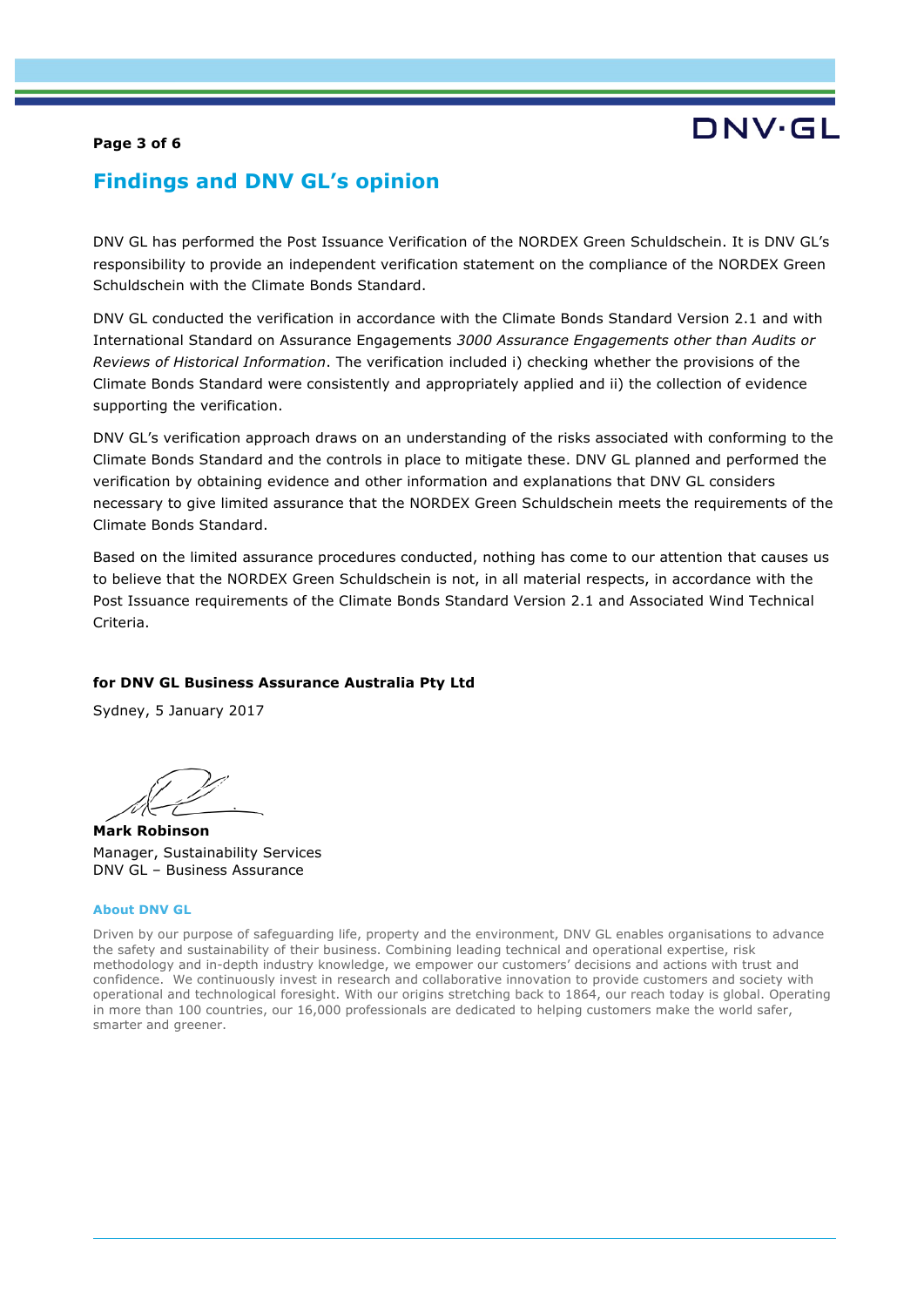DNV.GL

**Page 4 of 6**

## **SCHEDULE 1: DESCRIPTION OF NOMINATED PROJECTS AND ASSETS**

| Asset / Project<br><b>Type</b> | Location                | <b>Pre Merger Entity</b>  | <b>Asset / Project Name</b>                                                                             |
|--------------------------------|-------------------------|---------------------------|---------------------------------------------------------------------------------------------------------|
| Wind                           | Global Portfolio        | Acciona Wind Power        | Wind Turbine Manufacture and Assembly Projects                                                          |
| Wind                           | Barasoain (Navarre)     | Acciona Wind Power        | Wind Turbine Assembly Plant                                                                             |
| Wind                           | Vall d'Uixó (Castellón) | Acciona Wind Power        | Wind Turbine Assembly Plant                                                                             |
| Wind                           | Bahía (Brazil)          | Acciona Wind Power        | Wind Turbine Hub Plant                                                                                  |
| Wind                           | Bahía (Brazil)          | <b>Acciona Wind Power</b> | Wind Turbine Assembly Plant                                                                             |
| Wind                           | West Branch (lowa)      | Acciona Wind Power        | Wind Turbine Assembly Plant                                                                             |
| Wind                           | Chennai (India)         | <b>Acciona Wind Power</b> | Wind Turbine Assembly Plant                                                                             |
| Wind                           | Global Portfolio        | Nordex                    | Wind Turbine Manufacture and Assembly Projects                                                          |
| Wind                           | Rostock (Germany)       | Nordex                    | Refinancing of Nordex Corporate Bond for extension of Rostock (Germany) rotor blade production facility |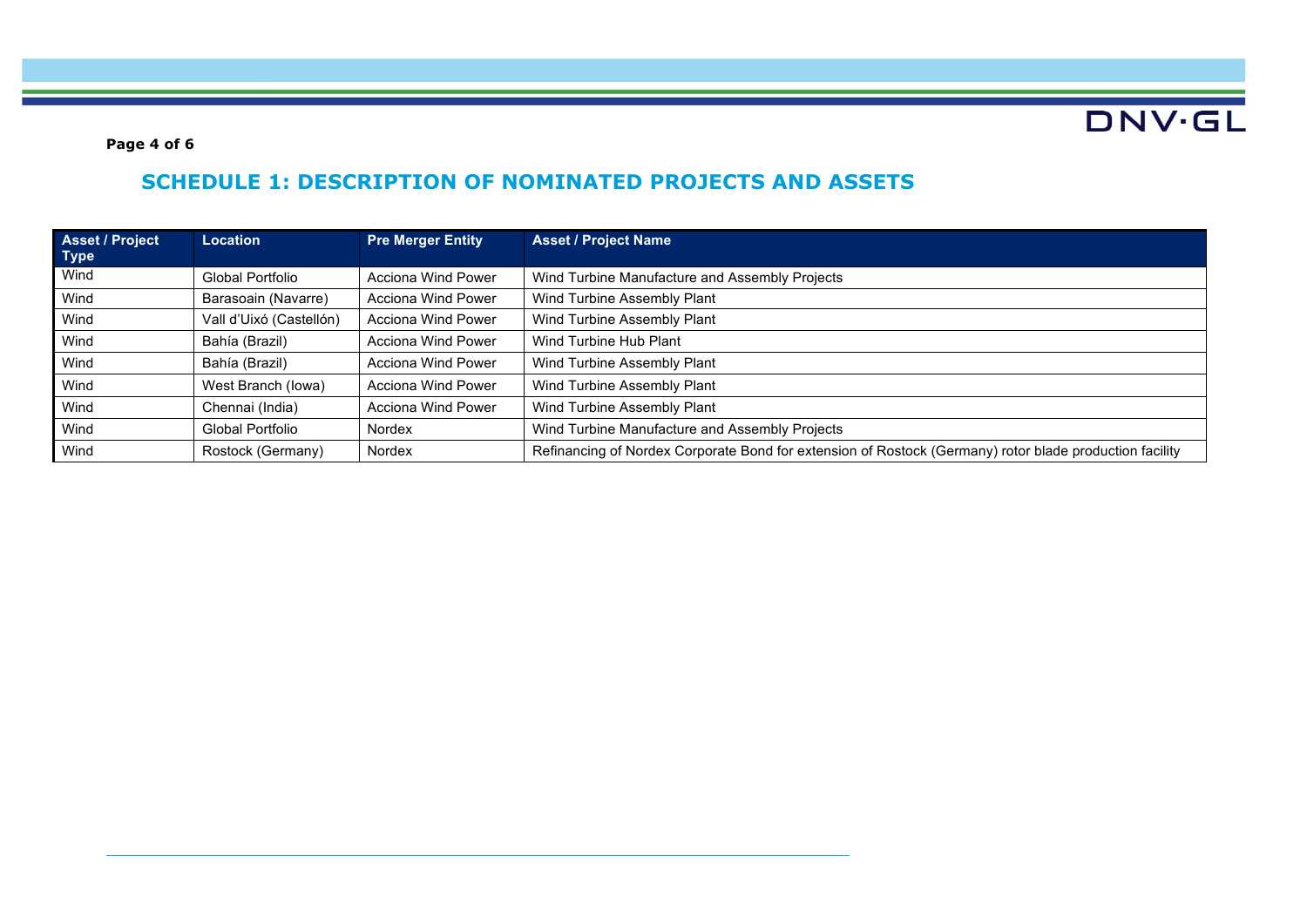# **DNV·GL**

#### **Page 5 of 6**

### **SCHEDULE 2: VERIFICATION CRITERIA**

#### **Summary criteria for assertions of compliance with the Climate Bond Standard v2.1**

The criteria against which NORDEX and its nominated projects and assets have been reviewed prior to inclusion in the Bond are grouped under the requirements as detailed within the Climate Bond Standard Version 2.1 including:

#### **Part A: General Requirements**

| Area                      | Requirement                                                                                                                      |
|---------------------------|----------------------------------------------------------------------------------------------------------------------------------|
| <b>Project Nomination</b> | The Climate Bond issued must specify the project collateral or physical assets with which it is associated                       |
| Use of Proceeds           | Proceeds must be allocated to Nominated Project(s)                                                                               |
| Non-Contamination         | Issuers are permitted a grace period to allocate or re-allocate funds to Nominated Project(s)                                    |
| Confidentiality           | The information disclosed to the Verifier and the Climate Bond Standards Board may be subject to<br>confidentiality arrangements |
| Reporting                 | Reporting on use of proceeds and nominated projects and assets                                                                   |

#### **Part B: Low Carbon Contribution - Eligible projects and physical assets**

Nominated projects and assets include financing of or investments in equipment and systems which enable the mitigation of greenhouse gasses, as detailed in Appendix B.

| Area                   | Requirement                                                                                                                                                                              |
|------------------------|------------------------------------------------------------------------------------------------------------------------------------------------------------------------------------------|
| Wind Energy Generation | Eligible Project & Assets relating to wind energy generation shall be projects & assets that operate or are<br>under construction to operate in one or more of the following activities: |
|                        | The development, construction and operation of wind farms                                                                                                                                |